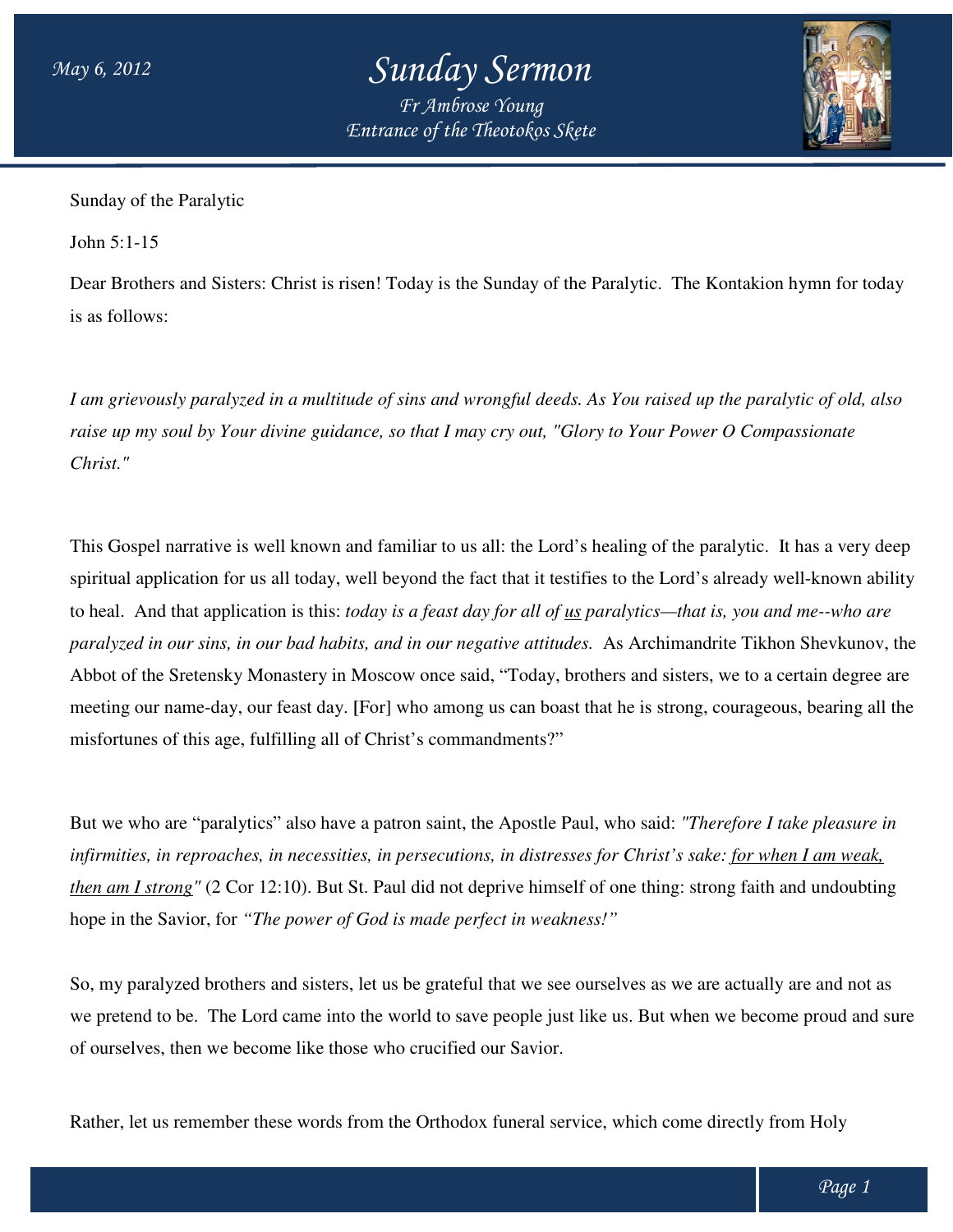## *Entrance of the Theotokos Skete Sunday Sermon Fr Ambrose Young*



Scripture: "For what is your life? It is a vapor that appeareth for a little time, and then vanisheth away" (James 4:14). Think about this; really *think* about this! Soon you and I will no longer be here. Our flesh, which we pamper and take such good care of and give so much comfort and ease to, watching our diet and our weight, will be lying in the ground, moldering, food for worms, just as all human beings—except for some few incorrupt saints—have done from Adam and Eve to the present day. And after our children and grandchildren are gone, be lying in the ground, moldering, food for worms, just as all human beings—except for some few incorrupt<br>saints—have done from Adam and Eve to the present day. And after our children and grandchildren are gone,<br>will anyon though we are going to live forever, as if we are not at all paralyzed but are strong survivors. Believe me, we will not survive this life!

And yet, Revelation tells us that indeed we are more than just a vapor, more than just the morning mist that disappears in the sun. It has been revealed to man that we were uniquely created by God and have an immortal soul, which will live forever in the destination or "house" that we have created for it while we are on this earth. Never forget that. With each day that passes, we are adding more bricks to the walls of our heavenly destination—either a mansion of endless bliss in the River of God's love, or a dungeon of endless torment in th<br>River of Fire. Yes, we are preparing that destination right now, this very day, with each moment that comes an River of Fire. Yes, we are preparing that destination right now, this very day, with each moment that comes and goes. River of Fire. Yes, we are preparing that destination right now, this very day, with each moment that comes and<br>goes.<br>Just as with the paralytic in today's Gospel, we know that only Jesus, the Christ, the Son of the Living sappears in the sun. It has been revealed to man that we were uniquely created by God and have an immortal<br>ul, which will live forever in the destination or "house" that we have created for it while we are on this earth.<br>e more than just a vapor, more than just the morning mist that<br>nan that we were uniquely created by God and have an immortal<br>pr "house" that we have created for it while we are on this earth.

the Second Person of the Holy Trinity, is able to heal us and raise us up from our spiritual and moral paralysis. the Second Person of the Holy Trinity, is able to heal us and raise us up from our spiritual and moral para<br>And, brothers and sisters, here is the best news of all: the Lord actually *wants* to do this! He is here, this morning, waiting to do this for each one of us!

In this morning's Gospel we read: "Jesus saith unto him, Rise, take up thy bed, and walk. And immediately the *man was made whole, and took up his bed and walked."* one of us!<br>Jesus saith unto him, Rise, take up thy bed, and walk. And immediately the<br>is bed and walked."<br>ostom wrote: "O the power of that command! Truly, the voice of God is a

Commenting on this, St. John Chrysostom wrote: "O the power of that command! Truly, the voice of God is a voice of power....The paralytic received strength from the word, and immediately he got up and walked. But it is also to us who are spiritually paralyzed, brethren, that Christ says, Rise and walk; meaning that it is not